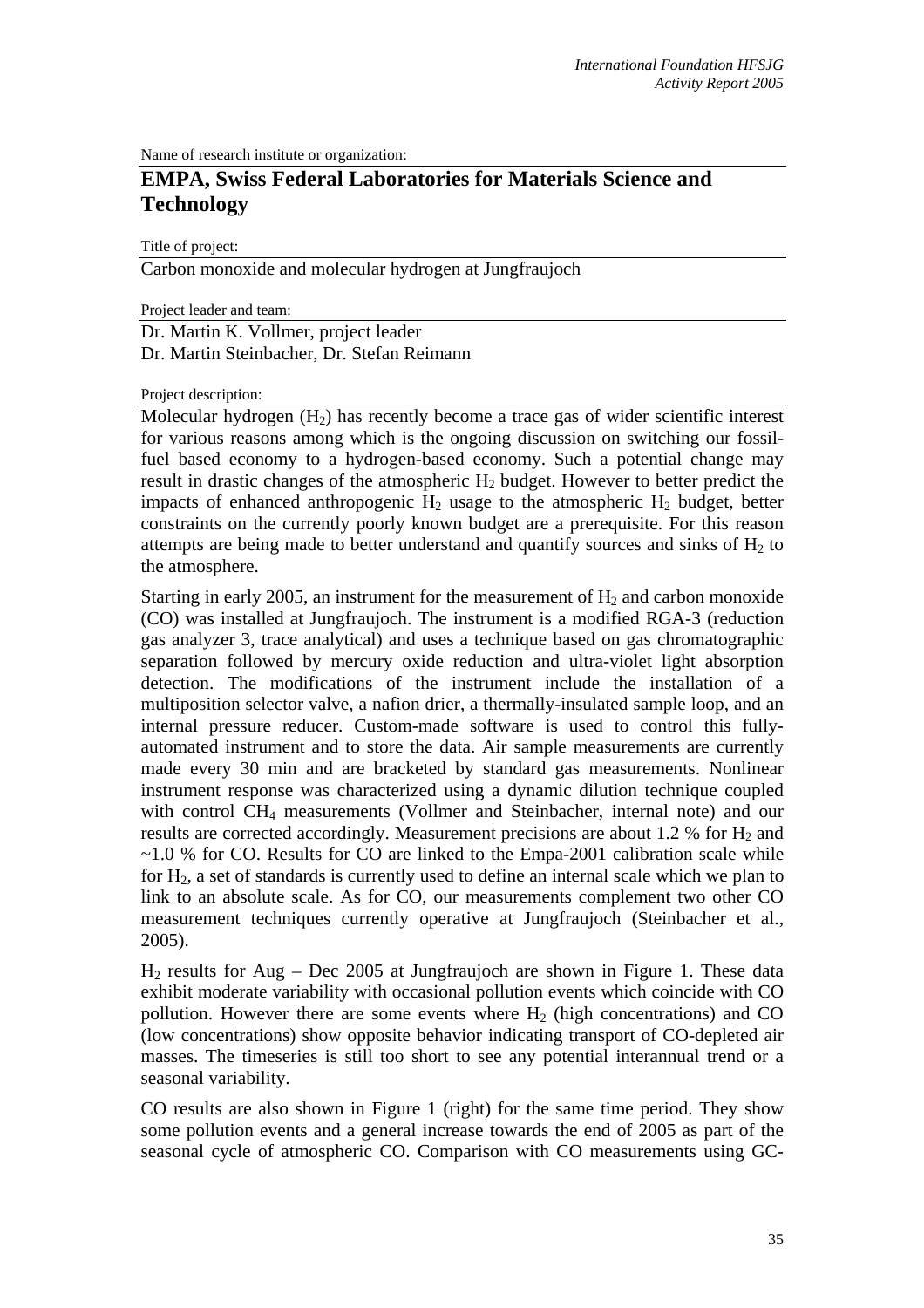FID (after converting CO to CH4 via nickel catalyst) technique show good agreement with our RGA-3 results.



*Fig. 1. Atmospheric molecular hydrogen (left) and carbon monoxide (right) at Jungfraujoch given as a mixing ratio in ppb. Data were averaged in 12 hr bins. The CO data are compared with results from a GC FID equipped with a CO-methanizer.* 

Key words:

Molecular hydrogen, H2, carbon monoxide, CO

Scientific publications and public outreach 2005:

## **Conference papers**

Steinbacher, M., M.K. Vollmer, and S. Reimann, CO measurements at the highalpine site Jungfraujoch, Switzerland, Proc. Joint WMO/GAW-Accent Workshop on the Global Tropospheric Carbon Monoxide Observation System, Quality Assurance and Applications, Dubendorf, Switzerland, 24 -- 26 October 2005, Empa Dubendorf, 49-51, 2005.

Address:

EMPA, Section 134 Ueberlandstrasse 129 8600 Dubendorf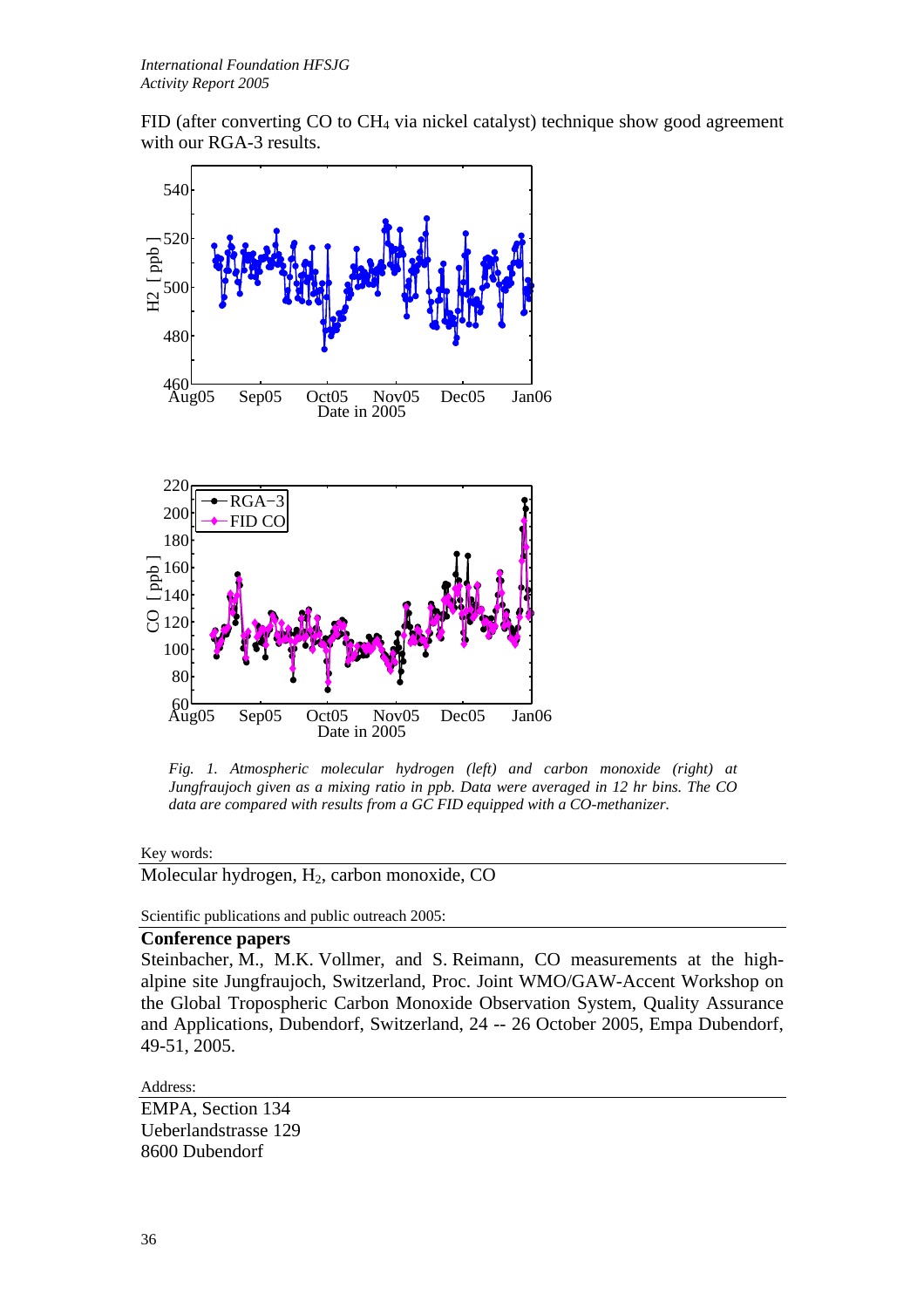Contacts:

Martin K. Vollmer Tel.: +41 44 823 4242 Fax: +41 44 821 6244 e-mail: martin.vollmer@empa.ch URL: http://empa.ch/abt134